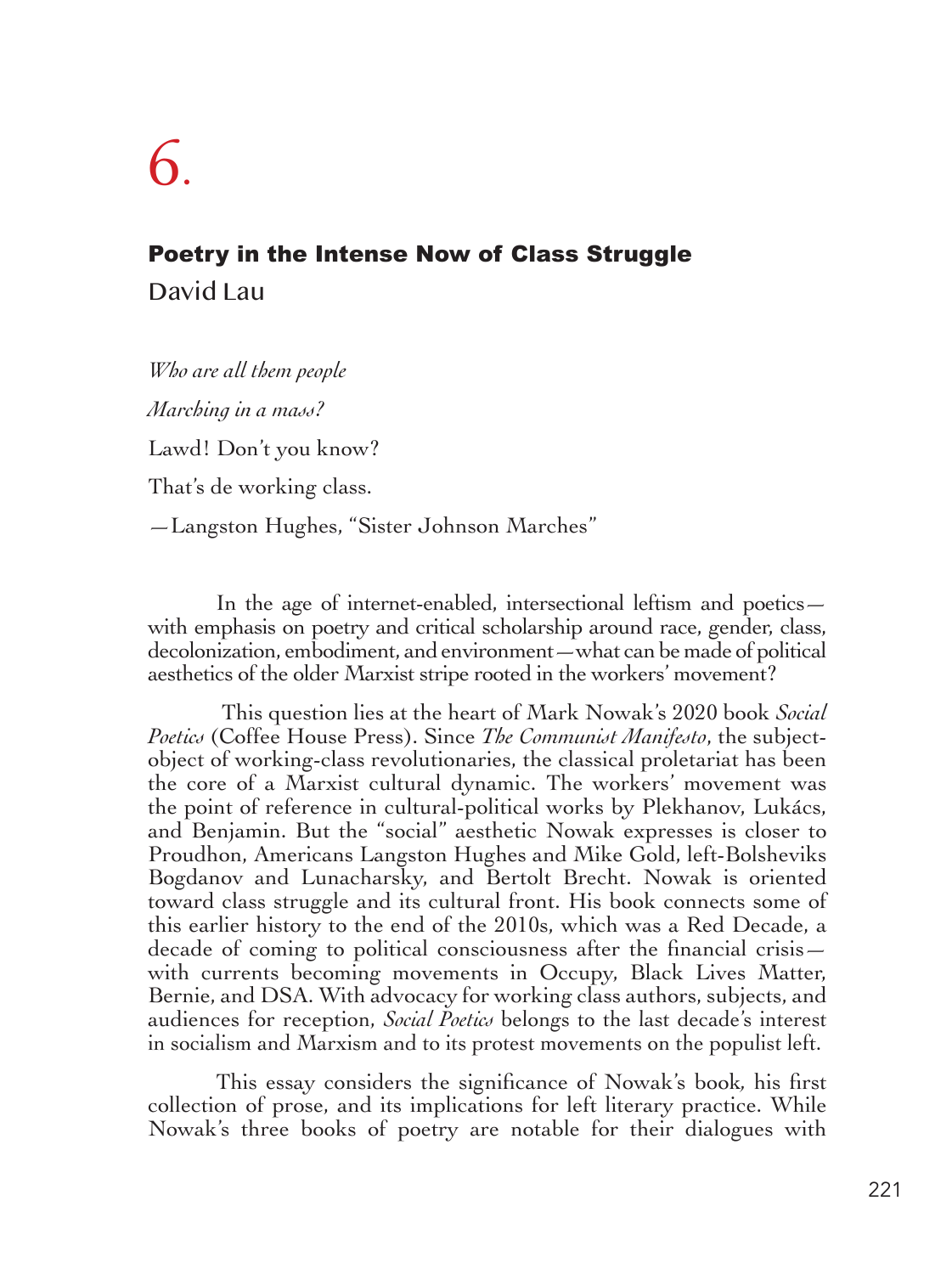workers and proletarian history, *Social Poetics* speaks the language of contemporary left groupings and includes literary history, elements of criticism, and memoir. As a work of poetry pedagogy, it reinvents the academic poetry writing workshop. Part of his text is a personal syllabus of postmodern proletarian poetry and theatre, with all major examples hailing from after 1960. He then chronicles his own writing courses for workers in these recent times of "anti-capitalist" rebellion from the mid-nineties to the present. For Nowak, today's radical writers should emulate Bud Schulberg in Watts, June Jordan in New York, and Ernesto Cardenal in Nicaragua, and what Nowak himself has done in the last two decades—when they brought tools of literature directly to workers and campesinos.

Nowak's historical sequence is presented from a multifaceted intellectual viewpoint; it is *post-Marxist*, with an admixture of interlocutors including Gramsci, Franco Berardi and affect theorist Sara Ahmed; *intersectional*, concentrating on specific forms of oppression; and horizontalist, indicating movementist organizing, "*from below and to the left*" (Nowak's emphasis). It is opposed to hierarchy and party. Nowak's intellectual outlook was formed in the 1990s left anticapitalism of Chiapas and Seattle. He retains much of that period, while going beyond it to Occupy, Black Lives Matter and DSA-style leftism. The Communist Party (USA) and Amiri Baraka—who provided a fiery afterword for Nowak's second poetry collection—shuffle on stage together as "the very old guard"; the text is more hostile toward Language Writing, another seemingly old guard.

*Social Poetics* touches on many topics, including cultural appropriation; Afropessimism; historians E.P. Thompson, Kim Moody, and Patrick Bond; theorists Antonio Negri and Alain Badiou, and Social Reproduction Theory, a post-Marxist theory of caregiving performed by the unwaged household workers. I will note how Nowak's contemporary left approach to proletarian literature has a distorting effect in his discussion of historical examples of proletarian poems in the opening chapters; I also discuss how the lessons of politicized poetry and workerist didacticism might inform contemporary poetics and its associated politics.

*Social Poetics*, its title derived from prose by Langston Hughes, nominally starts with the 1930s proletarian moment of American literature, while avoiding the complexity of interwar mass struggles in a time of a fractious, sectarian Left and a powerful Comintern. Nowak forces both Third Period and Popular Front into Hughes's "social poems," which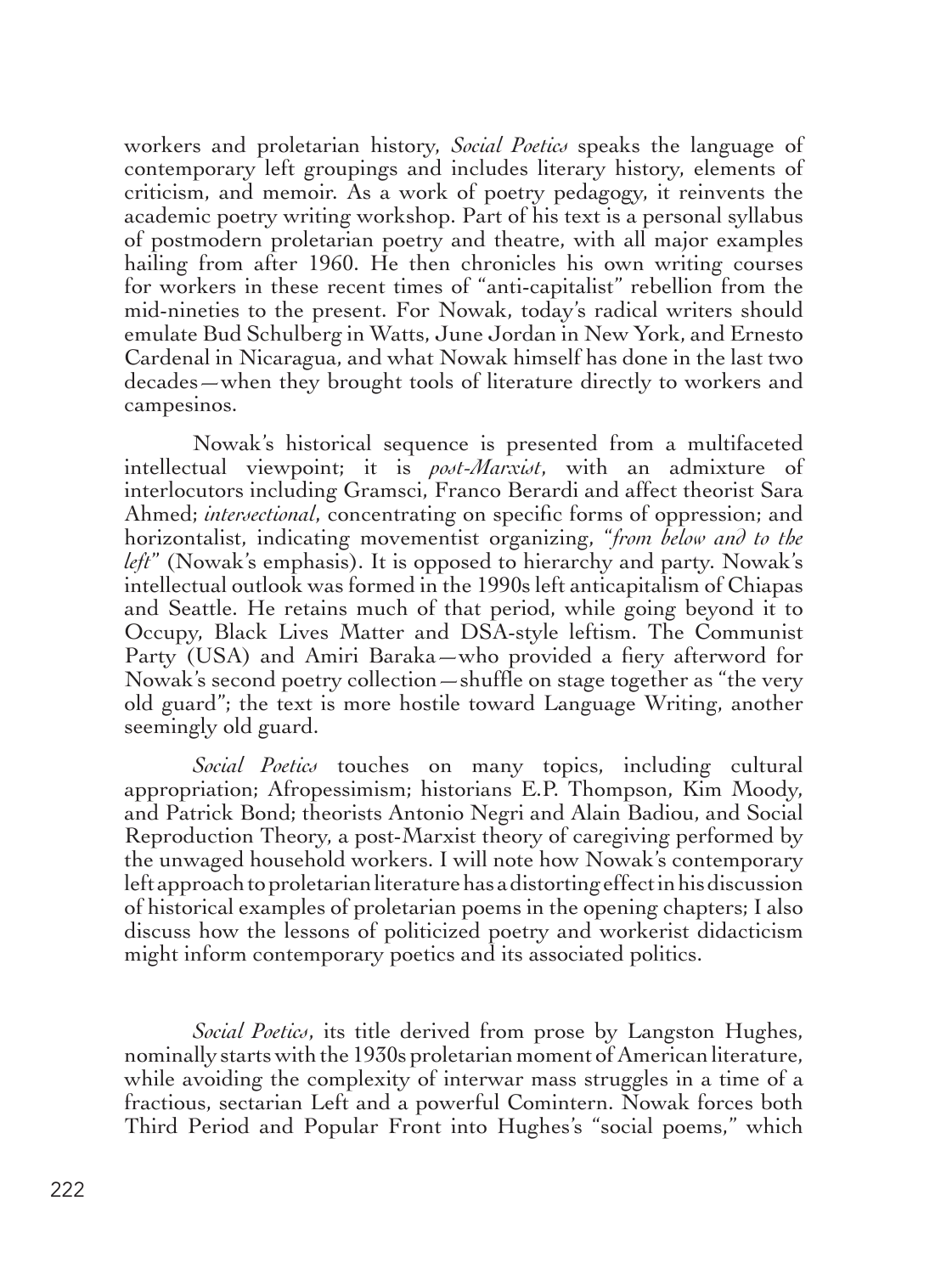were, by Hughes's description, "about other people's problems—whole groups of people's problems—rather than my own personal difficulties." By distinction, for Nowak, today's "social realist" poetry aligns with muchweakened trade-unionism, political currents and organizations around "social reproduction," and protest movements. But though the Party is noticeably absent, Nowak, following Michael Denning, emphasizes the "deep and lasting transformation" of American culture wrought by the "communisms of the depression," where literary works reflected the political zigzags of the time without being entirely reducible to them.

Something akin to the severe authenticity of 30s political literature, epitomized by Hughes and Tillie Olsen, is Nowak's model of poetry constitutively antithetical to "bourgeois" or ruling class interests. (Note that this doesn't account for the bourgeois-left fusionist Popular Front period.) Nowak follows C.L.R. James's Marxist groupuscule view in *Facing Reality,* which emphasizes syndicalist worker rebellion "in ways of their own invention." To breathe new oxygen on the dying cinders of proletarian literature, his framework of dialogism, derived from Mikhail Bakhtin and Paulo Freire, places the poetry workshop in an "engaged struggle with workers centers, trade unions, and social movements in the United States and the European Union and across Latin America, and elsewhere." Instead of perfected poems these workshops produce new dialogues among workers and engaged writers. Nowak writes: "Social poetics seeks the transition of the pen or the laptop from the 'committed' author (be they journalist, academic poet, novelist, playwright, or other writing professional) to the working people themselves." His aim is a "conjunction"—a revision of Stuart Hall's "articulation"—of the poetry workshop with "the new century's expanding social struggles and social movements."

*Social Poetics* first chapter, "A People's History of the Poetry Workshop," treats three schools of people's poetry in the wake of different rebellions in Watts, New York City, and Attica. In Los Angeles Bud Schulberg proletarian novelist and screenwriter of *On the Waterfront*—founded the Watts Writers' Workshop (WWW) in the aftermath of the 1965 riot. Organized out of the Westminster neighborhood association, the announcement—"Creative Writing Class—all interested sign below"—attracted scant attention. Schulberg: "The truth was, nobody signed up. Nobody came." Eventually locals did appear and write, with resulting poems published or recorded in *Los Angeles Magazine, Antioch Review,* and the Schulberg-penned documentary *The Angry Voices of Watts*. Left and more furious voices from Watts—Ojenke, Quincy Troupe, and Eric Priestley—didn't appear in the documentary or the first anthology to emerge in the wake of rebellion.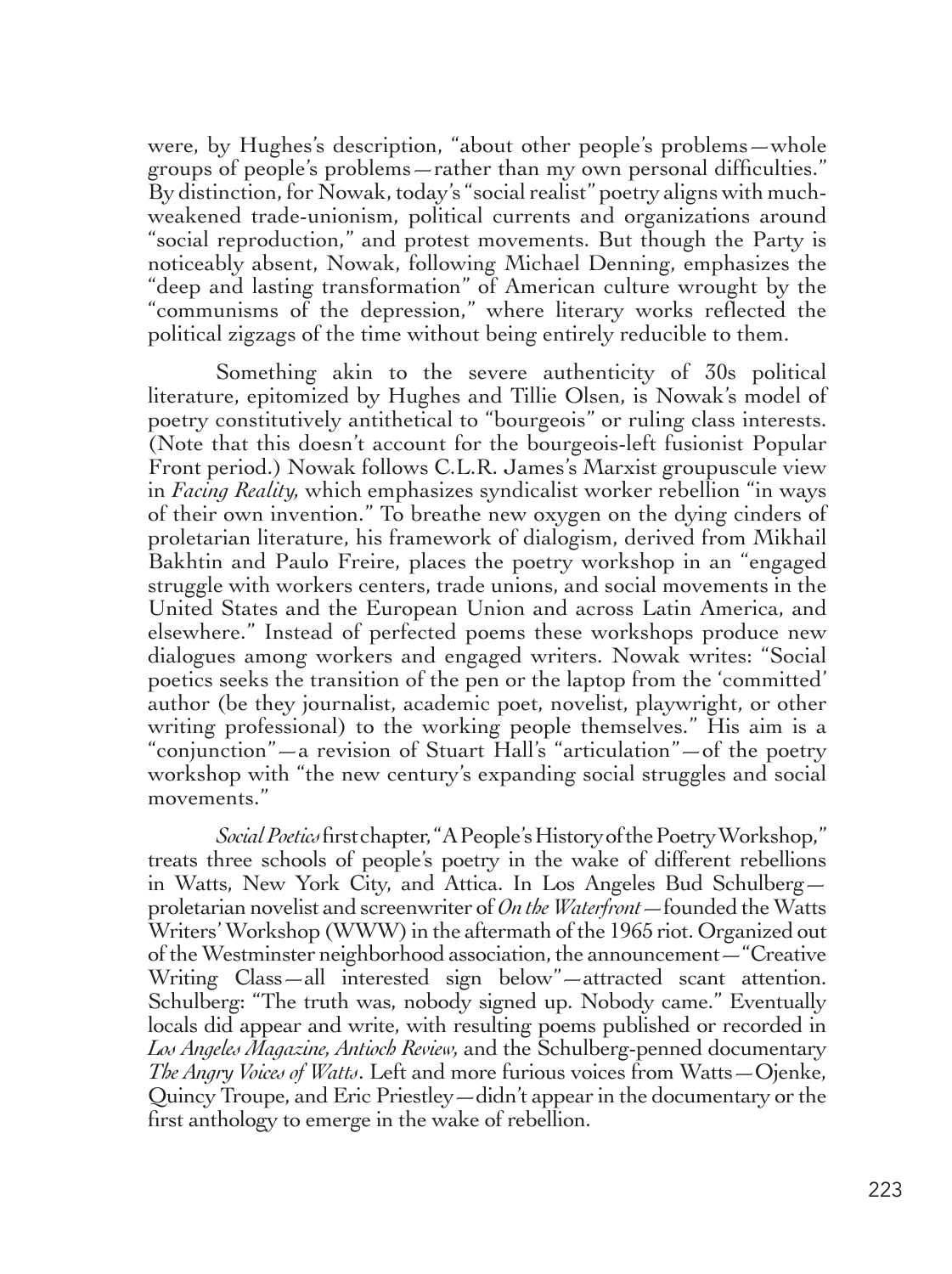Nowak upbraids Schulberg and editors of *From the Ashes* and *Antioch Review* for aesthetic policing of the Watts poets, though it was due in part to Schulberg that the WWW became renowned. Daniel Widener's *Black Arts West* notes that thirteen radicalized members of the WWW left Schulberg's group when they saw in local Jayne Cortez, the jazz poetry legend, a surrealist-derived alternative. Troupe edited and published *Watts Poets,* an anthology of the ex-WWW radicals, without a publishingworld mediator like Schulberg. Ghetto chronicle, the anthology includes real city problems like labor conditions, street scenes, police murder, and endemic poverty. Nowak tracks publication history and themes he identifies with Afro-Pessimist concepts of "social death" and "the effects of the disregard for black life." However construed *Watts Poets* remains contemporary. Consider the social documentation and memorialization of a victim of police murder:

This book is dedicated to THADDEUS MORGAN BREWARD BETTER known in Watts as "FATS", "WATTS FATS" "FATS" was shot nine times by the L.A. Police Department on November 14, 1967, at 10:30 p.m. on 89th and Beach in Watts California.

Nowak's section on Watts ends on this violent note, connecting the poetry to Black Lives Matter and the contemporary struggle against police murder.

June Jordan enters in Nowak's discussion of New York City poetic education during the bitter teacher's strike of 1968, with black families in open revolt against teachers' union locals. Nowak addresses the failures of the education system and Jordan's pioneering alternative education work with school-age writers in New York. Her *Poetry for the People* and her populist pedagogy at UC Berkeley informs Nowak's own pedagogy at fundamental levels, but the focus here is her earlier enterprise in New York, which began on 116<sup>th</sup> St at Community Resource Center in 1967. Nowak polemically contrasts Jordan's workshops for young children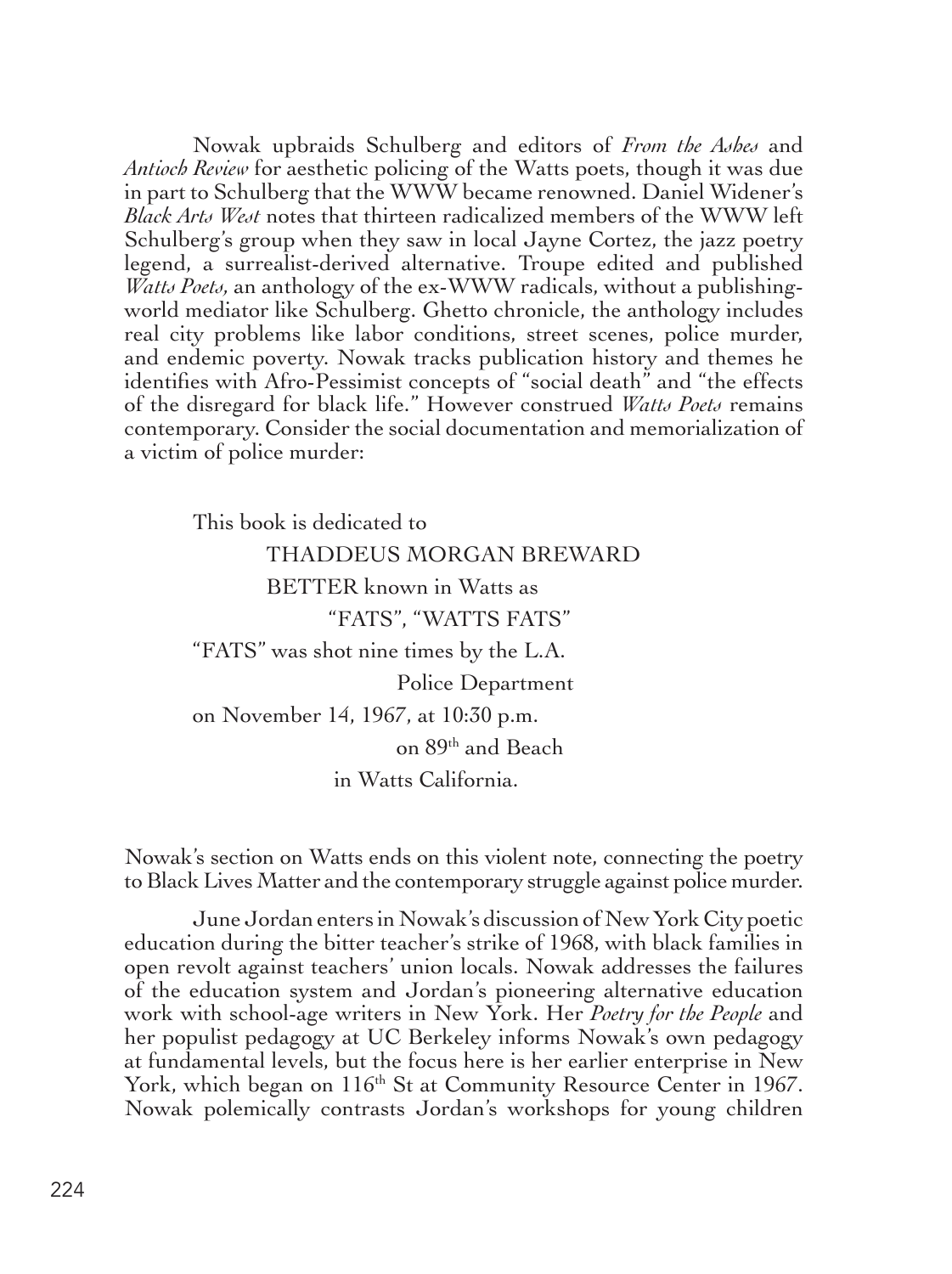with NEA-resourced children's poetry programs first begun in New York by Kenneth Koch. He endorses Philip Lopate's verdict on Koch's book of children's creative writing *Lies, Wishes, and Dreams*: "the mass production of surrealist metaphors." The exposures of poverty and violence in the children's poetry from Jordan's workshop, later anthologized as *The Voice of Children* in 1970, by contrast documents "radical agency in the field of literature." Her poetics of unadorned truth-telling accepted the students "as creative intellectuals in their own right, young people who, under her guidance, produced quite profound poems." Jordan's anthology is part of a series of youth poetry anthologies—including Sonia Sanchez's *Three Hundred Sixty Degrees of Blackness Comin' at You* and Victor Hernandez Cruz's *Stuff—*that reimagined poetry education for children and led to poems that reveal the first buds of class consciousness.

This survey of itinerant poet-teachers practicing the organization of writers' workshops after popular rebellion concludes with Celes Tisdale's anthology of poems from Attica Prison, *Betcha Ain't: Poems from Attica.* Tisdale's workshops at Attica began eight months after the historical riot, with the raw intensity of the violent suppression of the movement still palpable. Poems here expose life inside the prison. Brother Amar (George Robert Elie) writes in "Forget?":

> They tell us to forget Golgotha we tread scourged with hate because we dared to tell the truth of hell and how inhuman it is within.

Other poems Nowak presents recount "the bloodiest day of the revolt":

They came tearless tremblers apologetic grin factories that breathed Kool smoke-rings / and state-prepared speeches.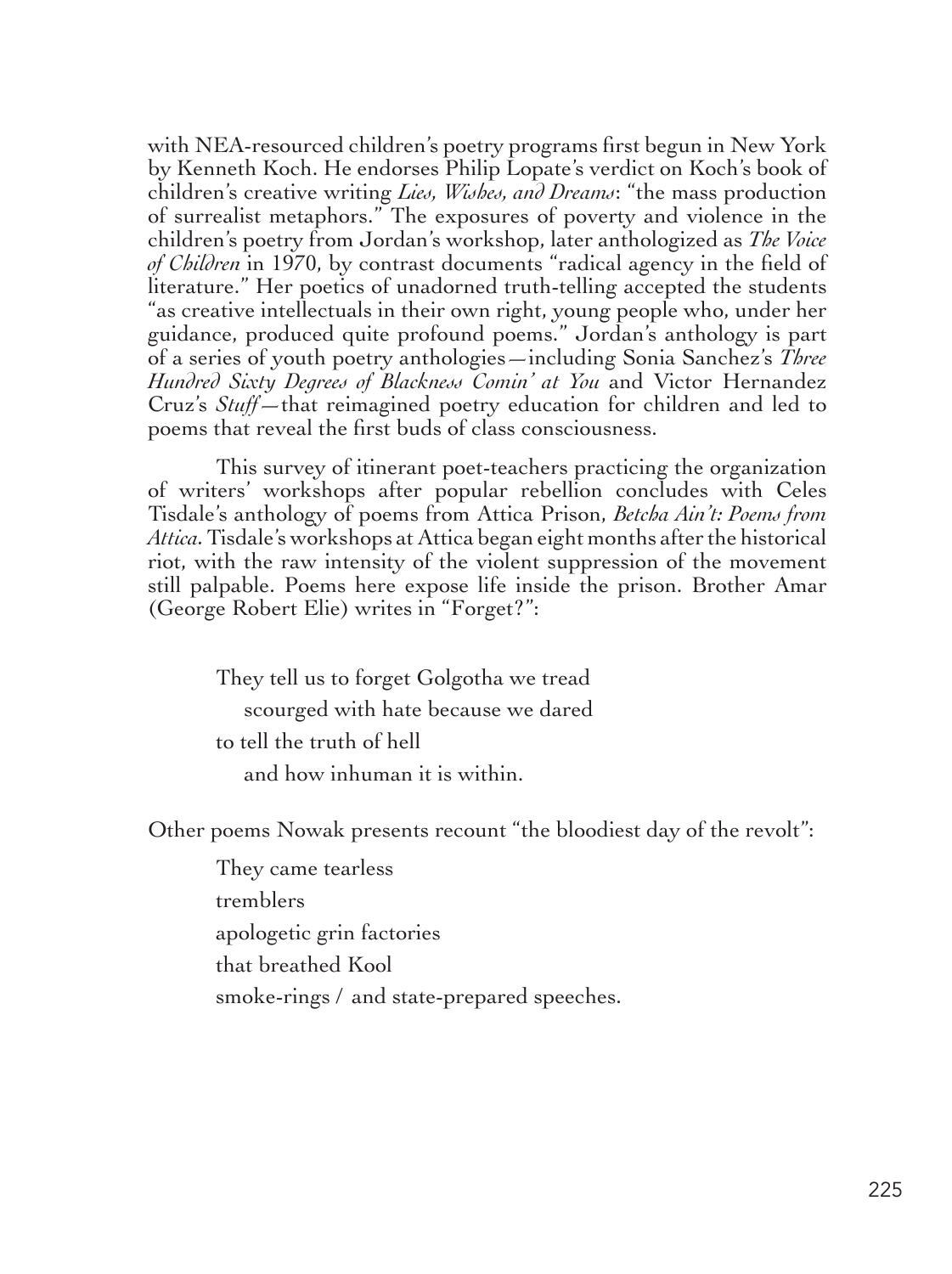And from John Lee Norris's "Just Another Page (September 13-72)":

A year later And it's just another page And the only thing they do right is wrong And Attica is a maggot-minded black blood sucker

Nowak, excavating these high moments of the prison form of proletarian literature, calls these poems, in Joy James's terms, "neo-slave narratives."

In "People's Workshops" Nowak reconstructs three examples of established writers and their pedagogy with the oppressed of their nations in the Third World. Ngugi wa Thiong'o's theatrical work in Kenya with the Kamiriithu Community Education and Cultural Center defined "good theatre as that which was on the side of the people." The bridge between chapters is Ngugi's youthful encounter with the onetime Soviet-aligned Langston Hughes, who also, of course, preferred "people's culture over official state culture." Nowak discusses Ngugi's "community-based" play *Ngaahika Ndeenda (I will marry when I want),* and the workers and peasants involved in the rehearsals and production. Workers revised the original script, giving more centrality to factory exploitation. Discussions about how to plot the drama led to political economic inquiry into the workings of the multinational shoe factory where many found employment. Ngugi is quoted to sloganeering effect: "Democratic participation even in the solution of artistic problems." For his work with Kamiriithu, Ngugi would spend a year jailed. A later play *Maitu Njugira (Mother sing for me)* never received a performance license from the Daniel arap Moi's government. Kamiriithu closed as a result. One outcome of Kenya's decolonization was the defeat of left struggles and cultural projects like these.

Nowak travels to Ernesto Cardenal and Mayra Jimenez's *talleres de poesia* in 1980s post-revolutionary Nicaragua. The revolutionary—rather than formally decolonized—government in Nicaragua made possible the previously mentioned modification of the state-sponsored poetry workshops Cardenal encountered in Cuba. Jimenez and Cardenal now brought people into the workshops who had no formal experience in poetry. This Cardenal-Jimenez principle—of "the primacy of working-class and campesino art"—is indispensable for Nowak, yet their *foco* approach led to the eventual demise of the workshops, which were in tension with competing state programs that featured established poets and writers.

The poems of Cardenal's workshops were translated by Kent Johnson in *A Nation of Poets: Writings from the Poetry Workshops of Nicaragua.*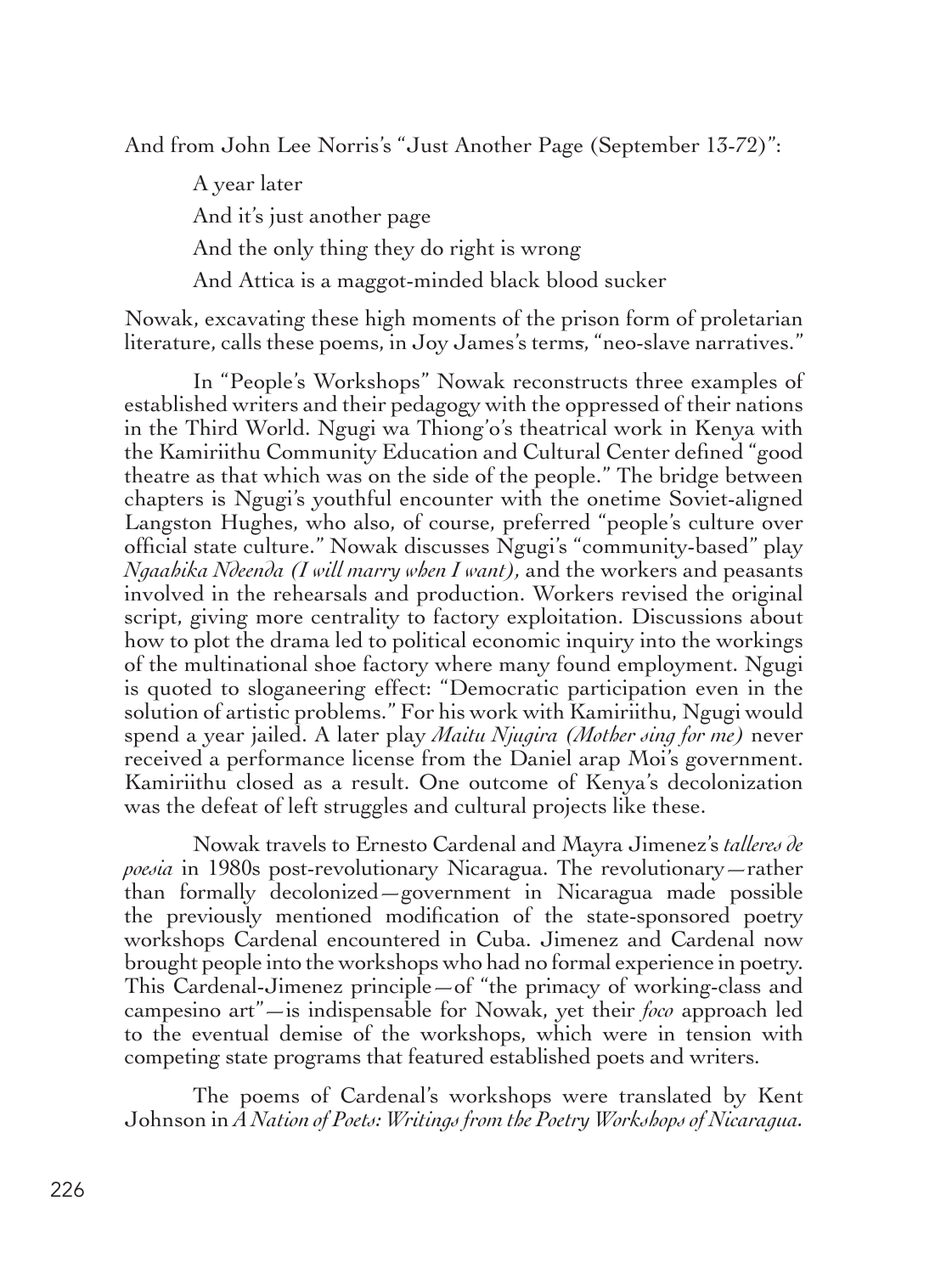Manuel Urtecho's poem "Malvina" reads,

I won't write you today like I used to in the city. I know tomorrow is Valentine's Day and we won't be together. The mountain is as dark as your hair. The night birds sing their mysterious songs. Coffee Shells are washed away by the Blanco River. My jaw is stiff with the cold. The butt of my rifle is freezing. In ambush we wait for the Contra.

This poem, which recalls Brecht, is one of various formal approaches encouraged in the Cardenal workshop format: "The poems did not need to be written from a single perspective, about a specific subject matter, or in a single revolutionary style." The themes Nowak discusses in the poems include broad ones like love or self-determination, which he addresses according to Marxist feminism.

The South African worker poetry anthology *Black Mamba Rising,* from the 1980s, represents—for Nowak—the "apex" of proletarian poetry, underscoring his theory of a progressive history of proletarian poetry across the century. A product of the Durban Workers' Cultural Local, *Black Mamba Rising* collects "mass meeting" poems by Temba Qabula, Mi S'dumo Hlathshwayo, and Nise Malange. Qabula's "Praise Poem for FOSATU" personifies the trade union confederation in surging imperatives: "Strangle them and don't let loose. / Until they tell the truth as to why they suck the / Workers Blood." Durban Workers' Cultural Local followed up with another anthology, *Izinsingizi: Loudhailer Lives (South African Poetry from Natal).* For Nowak Nise Malange's work speaks to "social reproduction" and a student strike poem is cited as evidence: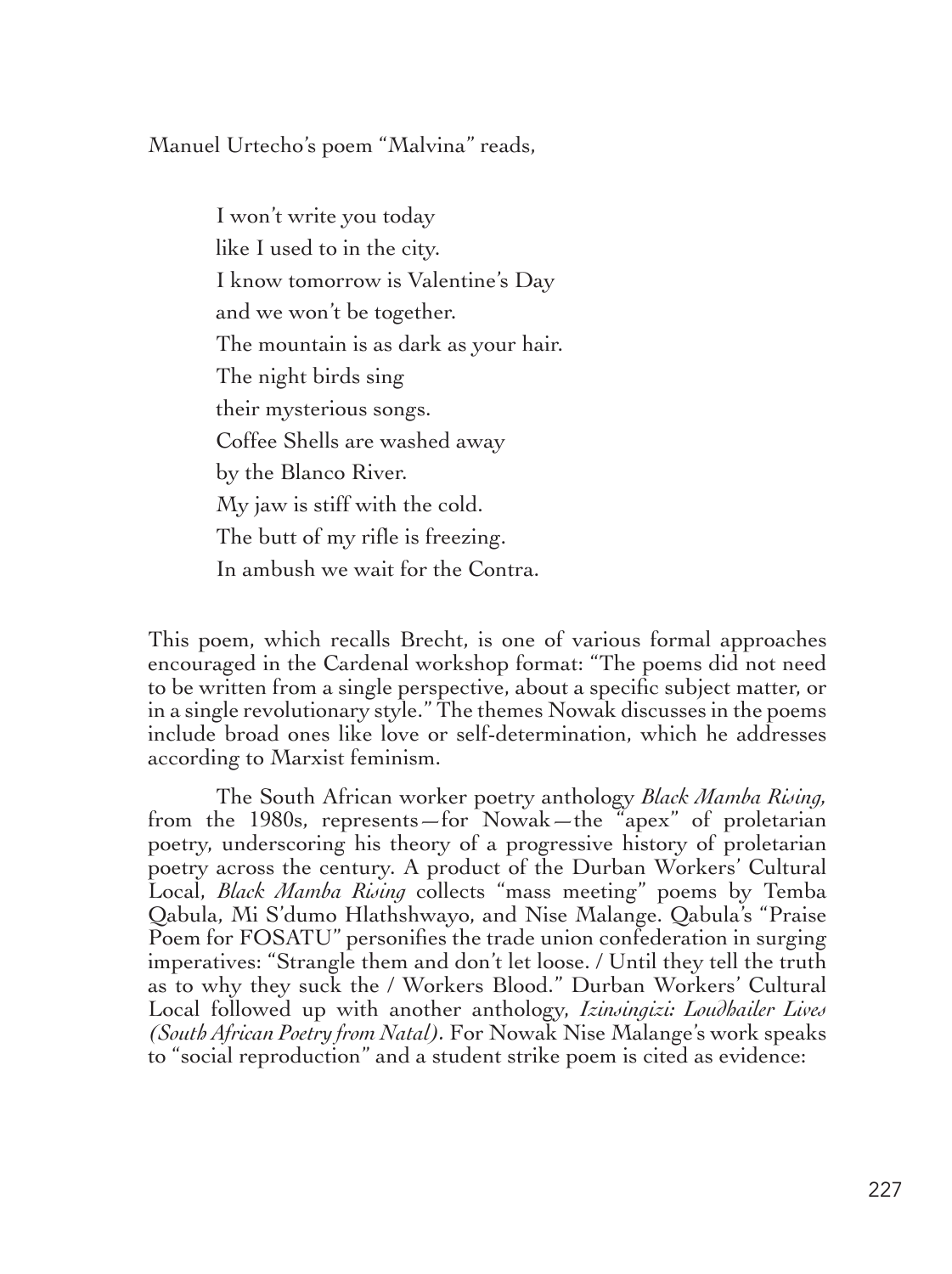Life continued until August 11th Wednesday There was a slight drizzle When the students started rebelling And before long the puppets arrived with teargas And guns

Parents and relatives are murdered on the way home from work in a poetic retelling of Soweto "from below." Malange's "Nightshift Mother" "documents a day in the life of a South African cleaning woman." But after initial praise for DWCL volumes, Nowak sees women and motifs of women's work as largely excluded from "the male-dominated antiapartheid workers' resistance poetry of these mid-1980s anthologies."

In a talk delivered at the trade union confederation FOSATU, Qabula and Hlatshwayo write: "we must create space in our struggle through our own songs, our own slogans, our own poems, our own artwork, our own plays and dances. At the same time, in our struggle we must also fight against the cultural profit machines." This direct style of the proletarian first person plural *we*, a poem or manifesto speaking of and for the workers' movement and its independent political infrastructure, briefly recapitulates the political aesthetic of Nowak's opening chapters. Qabula and Hlatshwayo's poetry "hearkens back to the poetry from Watts":

We Have dared to fight back Even from the bottom of the earth Where we pull wagons-full of gold through our blood

Nowak concludes that workers "want to tell their stories," but these have been appropriated "by neoliberalism and racial capitalism, by whiteness, by colonialism and neocolonialism." This claim is unconvincing since their stories have just been shown in verse anthologies.

In later chapters Nowak chronicles his union activism as a writing teacher. "New Conjunctions" provides a Raymond Williams-style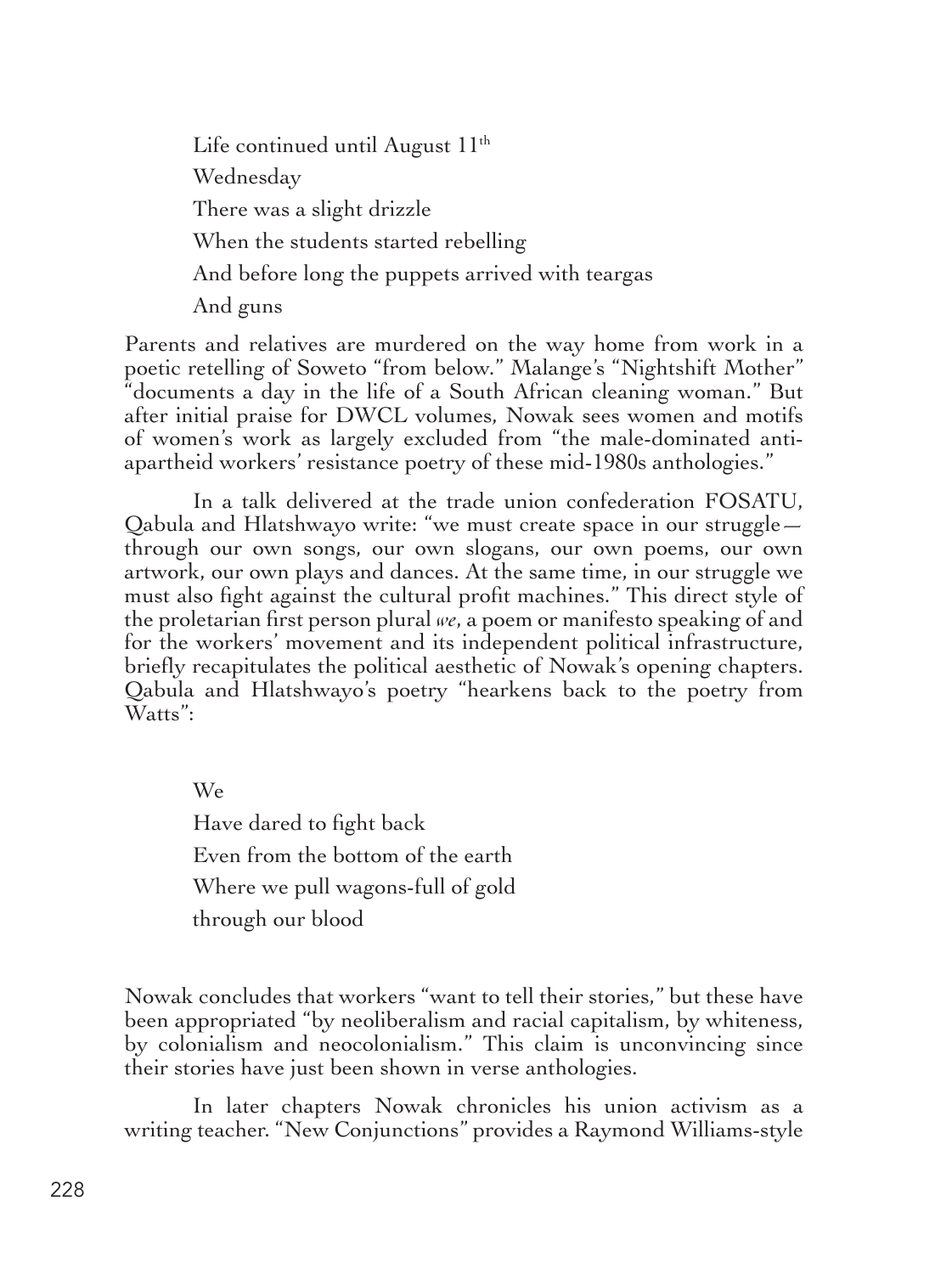keyword entry for *workshop*; rather than the MFA programs of Iowa or Cornell, Brown or Mills, it denotes a history of drudgery and suffering in isolated rooms. Labor intellectual Nowak diffuses elite university creative writing back to the working-class of historical factories. He chronicles his two syndicalist "formations"—the Union of Radical Workers and Writers and Worker Writers School—as "articulations" in the Stuart Hall sense of the term (Hall: "the form of a connection or link than can make a unity of two different elements"), balancing self-determination and collective action, tendency literature unified with labor deeds. Workerwriter Nowak records a late-90s union campaign at Borders—the poet's bottom-up experience of the book industry—in Minneapolis, a drive with some mix of local successes before Borders' bankruptcy.

The chapter title "Imaginative Militancy," taken from historian Kim Moody, is, Nowak says, "a term that gives equal weight, in equal balance, to how we think about the conjunction of aesthetic practices and political action." In this chapter, his "*from below and to the left"* horizontalism of the aesthetic and the political is given extended treatment as a perpetual Freirean dialogue, a "slow insurrection" of cultural pedagogy. He relates his experiences with Amiri Baraka at a CPUSA conference, concluding that in Baraka's one-sided example the political and the aesthetic were "and would always be in militant conjunction." Digressive and accretive, Nowak moves ahead—commenting in an aside on the imaginative militancy of electing "Democratic Socialists" like Alexandria Ocasio-Cortez—arriving at Arundhati Roy's Occupy Wall Street speech calling for "justice, not just for the people of the United States, but for everybody." Nowak endorses Roy's view at the time that ephemeral Occupy introduced "a new imagination, a new political language, in the heart of Empire."

Nowak's vivid depictions of his workshops offer a formula for working-class poetry pedagogy. He encounters a group of unionists, activists, or a workers' cultural center audience. They write a poem with labor or social content based on the model of an ode, a haiku, or a pantoum. Embraced by his self-consciously small but durable formation of proletarian poetry, some participants continue with their poetry. A poem by a participant is later read or transmitted at a protest, press conference, occupation, or strike, a literary extension of class struggle. The pattern behind it all is Nowak's teaching of Tillie Olsen's poem "I want you women up north to know," a poem based on Felipe Ibarro's letter to the editor in *New Masses* exposing the garment factory working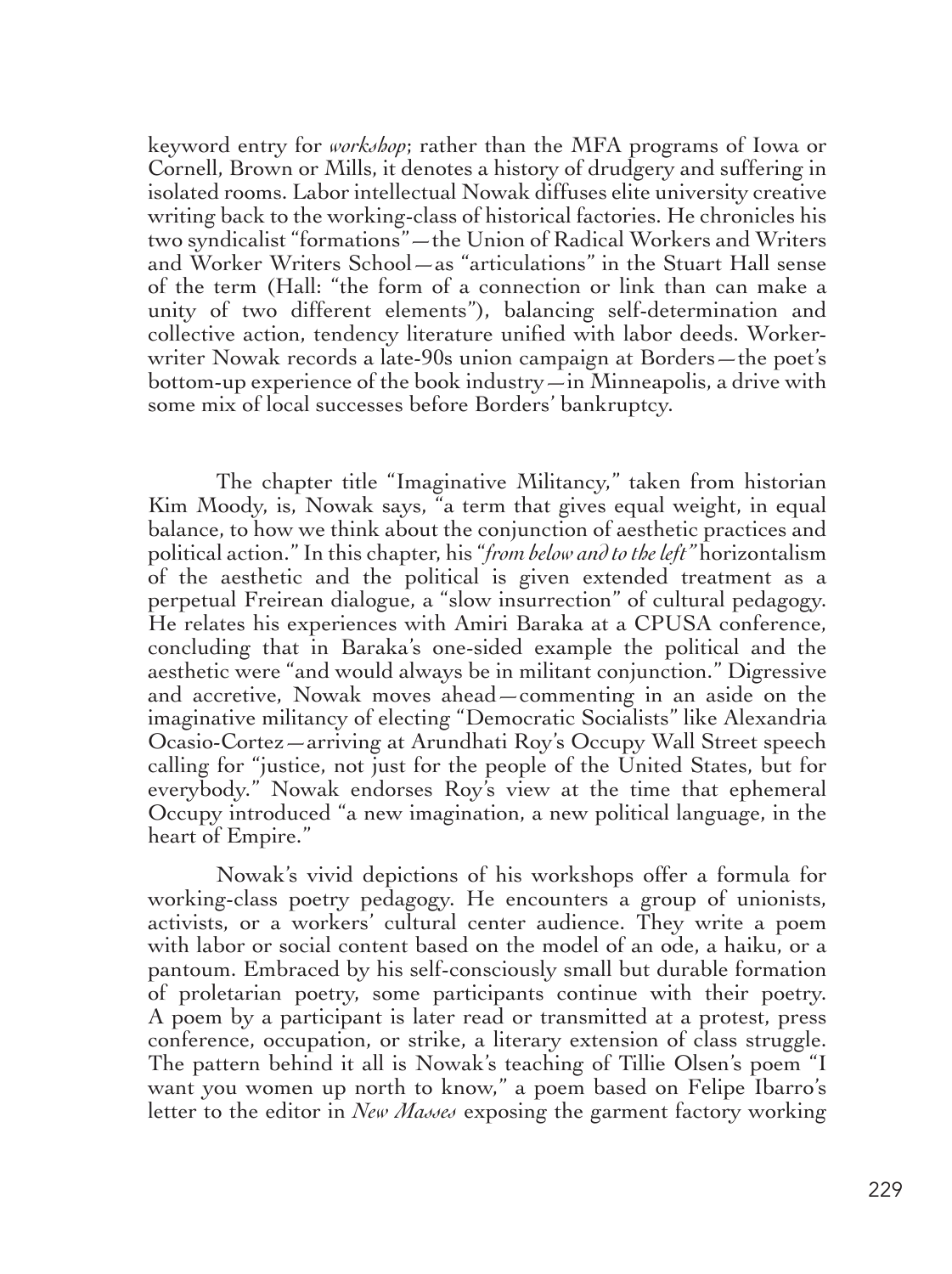conditions in 1934 San Antonio:

Catalina Rodriguez, 24 Body shriveled to a child's at twelve, catalina rodriguez, last stages of consumption, works for three dollars a week from dawn to midnight. A fog of pain, thickens over her skull, the parching heat breaks over her body, And the bright red blood embroiders the floor of her room. White rain stitching the night, the bourgeois poet would say, white gulls of hands darting, veering, white lightning threading the clouds this is the exquisite dance of her hands over the cloth

Cut from the same cloth as Olsen's polemical collage poem of some of capitalism's injustices, an elegy by New York Taxi driver poet Seth Goldman's remembers his colleague Doug Schifter's death by suicide in 2018, as ride-sharing companies, with New York politicians in hand, mowed down the taxi industry. Nowak describes a New York Taxi Workers Alliance (NYTWA) protest where Goldman read his elegy. The situation epitomizes the practical result of his workshop as cultural "tactic":

You can't get away from your sixteen-hour days

Up the FDR home in your filthy car.

Doug could only drive so far.

Nowak notes that the following day "New York City became the first major city in the United States to pass legislation instituting a cap on ridehail services like Uber and Lyft."

Nowak is teacher, editor, publisher, and critical interpreteer of his students' poetry. To give one signal example, Somali nurse Nimo Abdi's poem—interpreted through Jacques Ranciere's book on 1830s French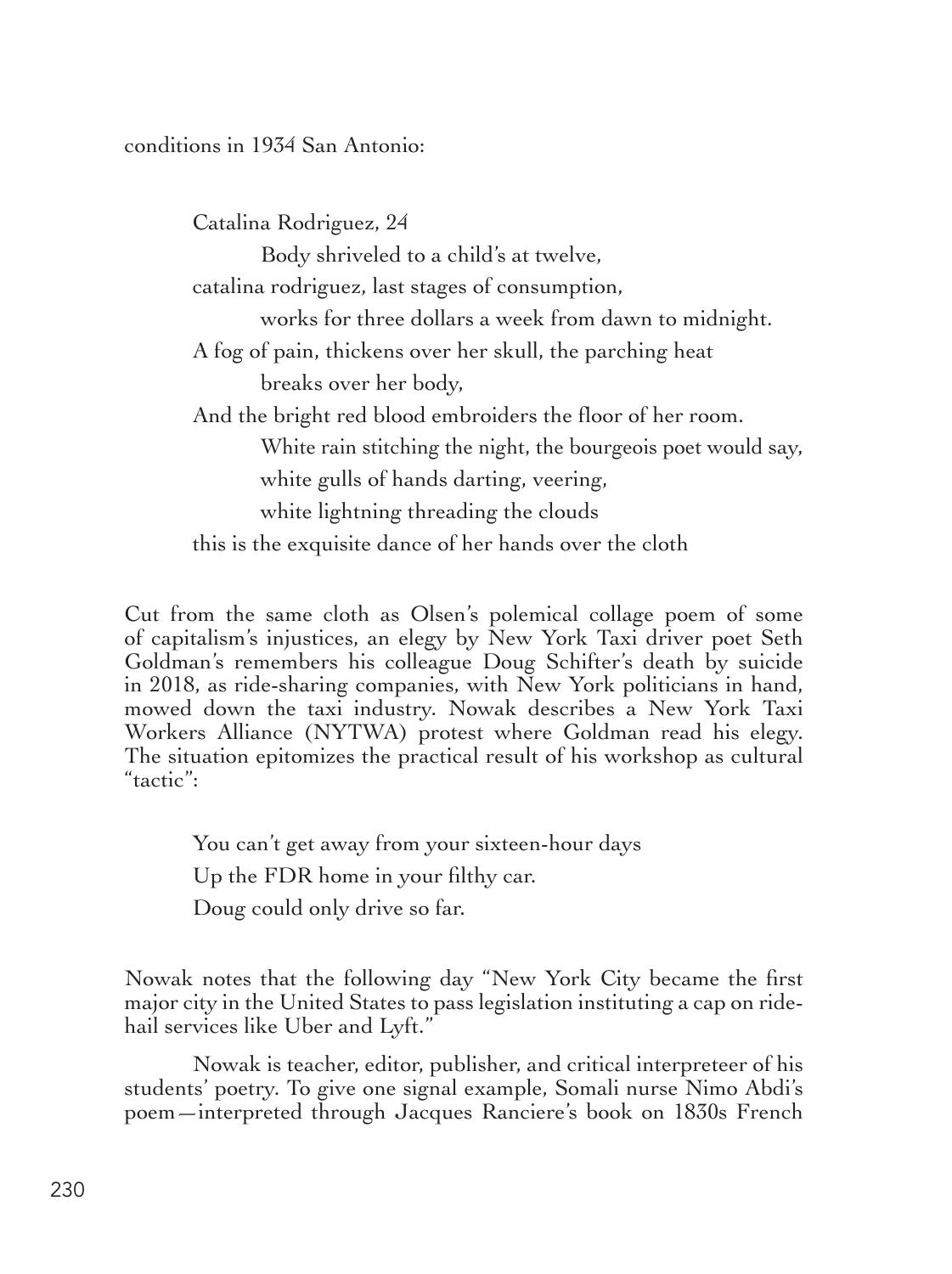workers, *Proletarian Nights*—expresses "the insurrection of love." Nowak writes that this love is "held in common by nurses, domestic workers, teachers, therapists, and other workers in the contemporary care-giving industries." Adopting Ranciere's cultural interpretation of the 1830s revolutionary workers in France, Nowak claims those upheavals were "precisely what my students were attempting to do." Abdi's pursuit of a nursing doctorate is called a "revolution, discreet and radical" in Ranciere's phrase.

In "Transnational Poetry Dialogues" Nowak discusses his organization of poetry workshops with a UAW local in Minnesota. In the historical hour of town-killing plant closures in the Rust Belt, Nowak engaged some unionists in a successful workshop. He then tried to recreate his St. Paul poetry workshop with other shuttering locals, but his call for an American-Canadian poetry dialogue between UAW locals fell on deaf ears in a time of the decomposition for the working class itself. Radical poetry syndicalism was out of place when the working class couldn't cohere, let alone create a culture capable of broader political influence or hegemony. But the National Union of Metalworkers of South Africa (NUMSA), a powerful union, answered Nowak's letter and he conducted workshops at Ford plants in Port Elizabeth and Pretoria. Nowak's poetry workshop formed a concrete link in proletarian solidarity across continents.

Yet in South Africa there are odd consequences of Nowak's post-Marxist politics of intersectional correctness. During his experiences with NUMSA unionists, he hails the path of one of his workshop participants, Zingiswa Losi, from factory floor worker to leader of the largest confederation of South African trade unions, COSATU. Nowak develops an extended tribute to Losi, noting that her election as a woman is a "milestone" in South African trade unionism. He then briefly mentions her former union NUMSA's "split" from COSATU. But NUMSA, her former union, was *expelled* after refusing to campaign for the African National Congress (ANC), post-Apartheid South Africa's party of capitalism. NUMSA still snubs president Ramaphosa, one-time man of the left, who isn't invited to the annual commemoration of the Marikana miners, who were massacred on strike in 2012, with Ramaphosa a part-owner of the mine and instigator of the killings. Losi has taken sides in a struggle, which is effaced in Nowak's moralizing, intersectional telling. The actuality of trade unionism, today co-opted and integrated into state politics, is never addressed in this labor union story. Instead Nowak's politics emphasizes international unionism or struggles for territorial or factory autonomy like those in Chiapas or at Zenon Manufacturing in Argentina.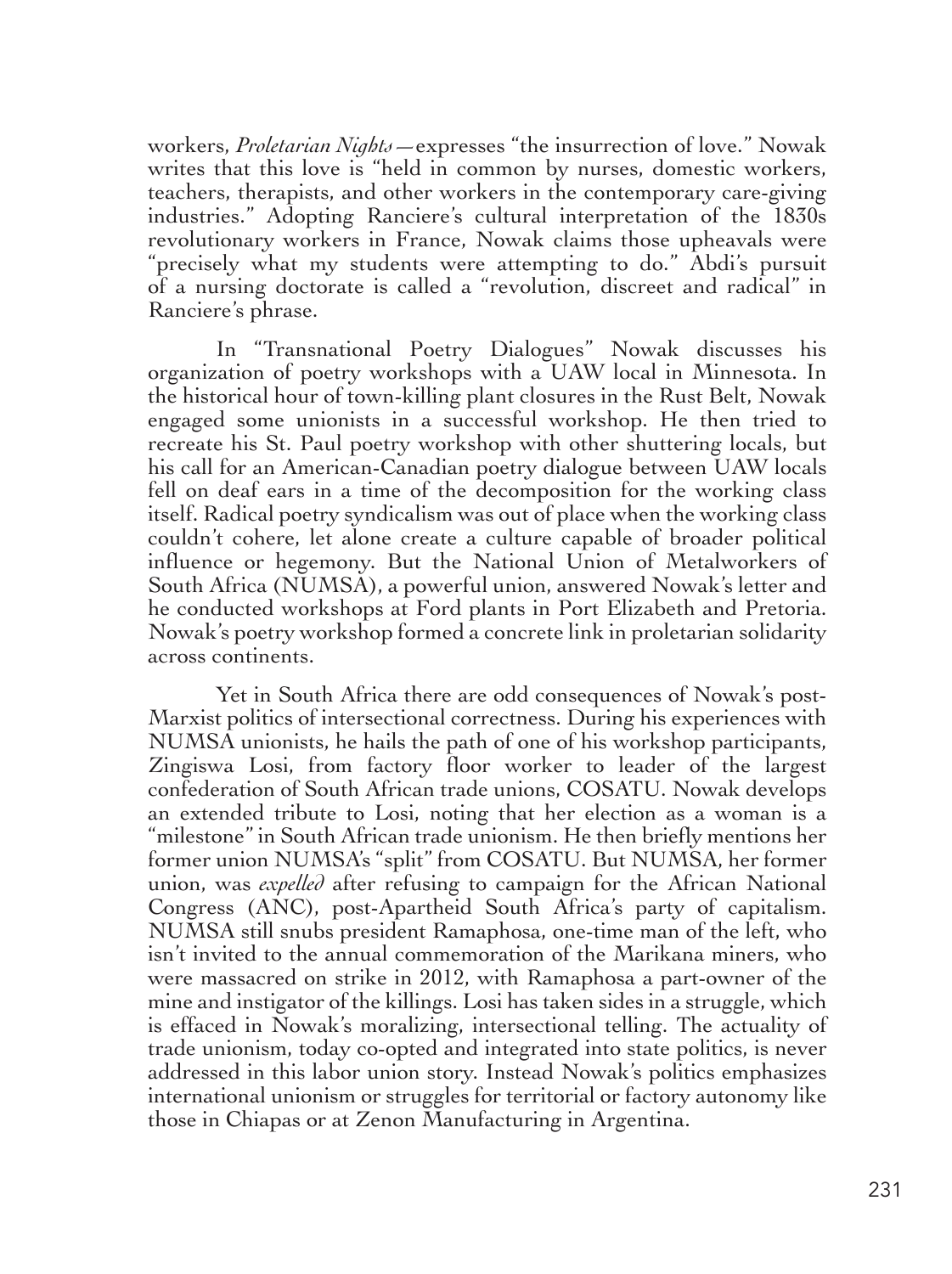Like Proudhon, Nowak is progressive and reformist. He doesn't account for retrogressive and reactionary developments in the present or previous situations of class struggle. Rather than the slow insurgency of cultural forms, there has been a destruction of labor in the U.S. Perhaps his highlighting of Social Reproduction Theory is a weak form of acknowledging this fact. While the text's controlling idea is workerist culture, it also emphasizes unwaged household work, sometimes conflating waged public and private sector work with unwaged care. Conceptual vacillations like these, however brief, start to border on tergiversation. In another example of abandoning the old cause, Nowak criticizes Stuart Hall's notion of articulation for its unintended association with being called "articulate." Nowak loses the Marxist specificity of Hall's idea—balancing self-determination and collective action—in a high-minded revision of it as a "conjunction." Once *articulated*, the class in-itself becomes a class foritself "capable of establishing new collective projects," writes Hall, in one of his straightforwardly Marxist passages.

Nowak's vantage point in our present populist leftisms, which lack mass political formations, cannot capture the historical specificity of his intricate syllabus of radical worker, prisoner, and peasant poetry. Crucial elements of the "slow insurrection" of political-aesthetic forms are sometimes missing. Nowak approaches Watts without discussion of the broader, long-term cultural efflorescence there from rebellion to renaissance, as Mike Davis and Jon Wiener document in their recent book *Set the Night on Fire.* The people's cultural movement has persisted in and around Leimert Park up to the present. With respect to Attica, he neglects how the disillusionment described by the Attica prison poets ("and the only thing they do right is wrong") derives from the defeat of an upsurge of constructive organizing that took place before and during the riot. Instead of a concerted development of this history and its expression, Nowak considers today's theoretical affinities in this prison poetry, while their historical representations of prisoner Leninism are removed and at a distance from our own.

In regard to Nicaragua, Nowak doesn't account for the seizure of state power in the development of the diverse poetry workshops there. He's weaker on state politics than activist ones. For all his formation in the antiglobalization 90s and early 2000s, Nowak misses the other side of those times, the heterodox left governments in Bolivia, Brazil, and Venezuela, with Cuba and Nicaragua as their models, where the old dialectic of worker and campesino agency still obtains, yielding political surprises in the face of global setbacks for the Left in national and regional politics.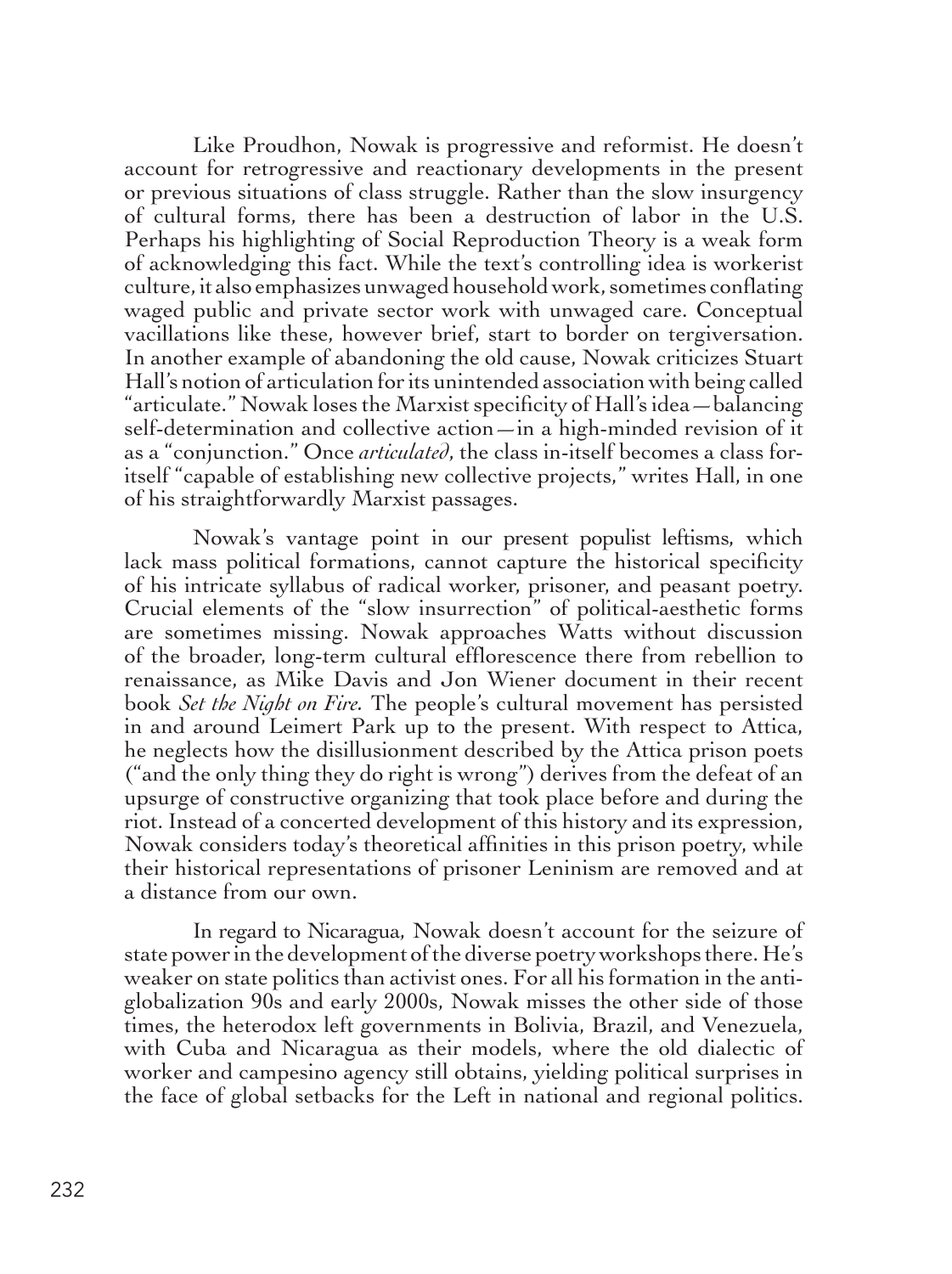Nowak's assignation of Social Reproduction Theory to workers' movement poetry of South Africa deemphasizes waged, productive labor, drawing attention to unwaged or unpaid labor. His workerist orientation is sometimes a merely nominal one, while the accent falls on race*,* gender*,*  and class*.* Yet the South African poems depict the power of labor union and confederation to defeat *the* class enemy and establish a better material life. These 1980s poems don't reflect our time's post-Marxist ideologies so much as the historic base of the revolutionary movement in South Africa in its final hour of struggle against the U.S.-backed apartheid government. The weapon-like words of Hlathowayo's poem "Black mamba rising," first published in *FOSATU Worker News,* call for the defeat of capital. The workers' movement and the South Africa Communist Party gave coherence to a fulgurant poetic culture. Here a historic force in the form of a large-scale factory labor movement and conditions of national liberation is framed by Nowak according to a problem of contemporary left poetry politics concerning the representation of women in journals and anthologies.

Nowak's social movement poetry within weak structures of  $21<sup>st</sup>$ century political militancy "recreates" workerist poetics in its better moments. *Social Poetics* encourages preference for writers of workingclass background. All of this should be welcomed. But Nowak's eclectic, presentist viewpoint misses the actual variety of left-literary politics that informed the historical workers' movement. In the 30s, to return to Nowak's beginning, leftism or sectarianism effecting the subordination of art to politics was one position in the polemical field of the proletarian cultural moment. In Nowak's handling, the examples of poets, thinkers, and events tend toward amorphousness: intersectionalism plus Antonio Negri-derived labor absolutism dominates here; concepts derived from Afropessimism, Social Reproduction Theory, and Marxist pedagogical theories of discourse there. Careful distinctions or conceptual reconstructions of terms like "racial capitalism" would clearly be helpful. I remain unconvinced by the nominal "anticapitalism" of now dominant intersectional post-Marxism because there isn't a strong sense of the classical subjective formations of anticapitalism, the workers' movement's warring sides of Communists, Anarchists, and Social Democrats.

Expanding from Nowak's strengths, I suggest that proletarian poetry's history begins with reference to what Tom Paulin calls the poetry of radical republicanism, the reservoir of egalitarian liberty themes, as well as affect, voice, and form on which the workers' movement poets drew. In the historical workers' movement, a workers' poetry developed, and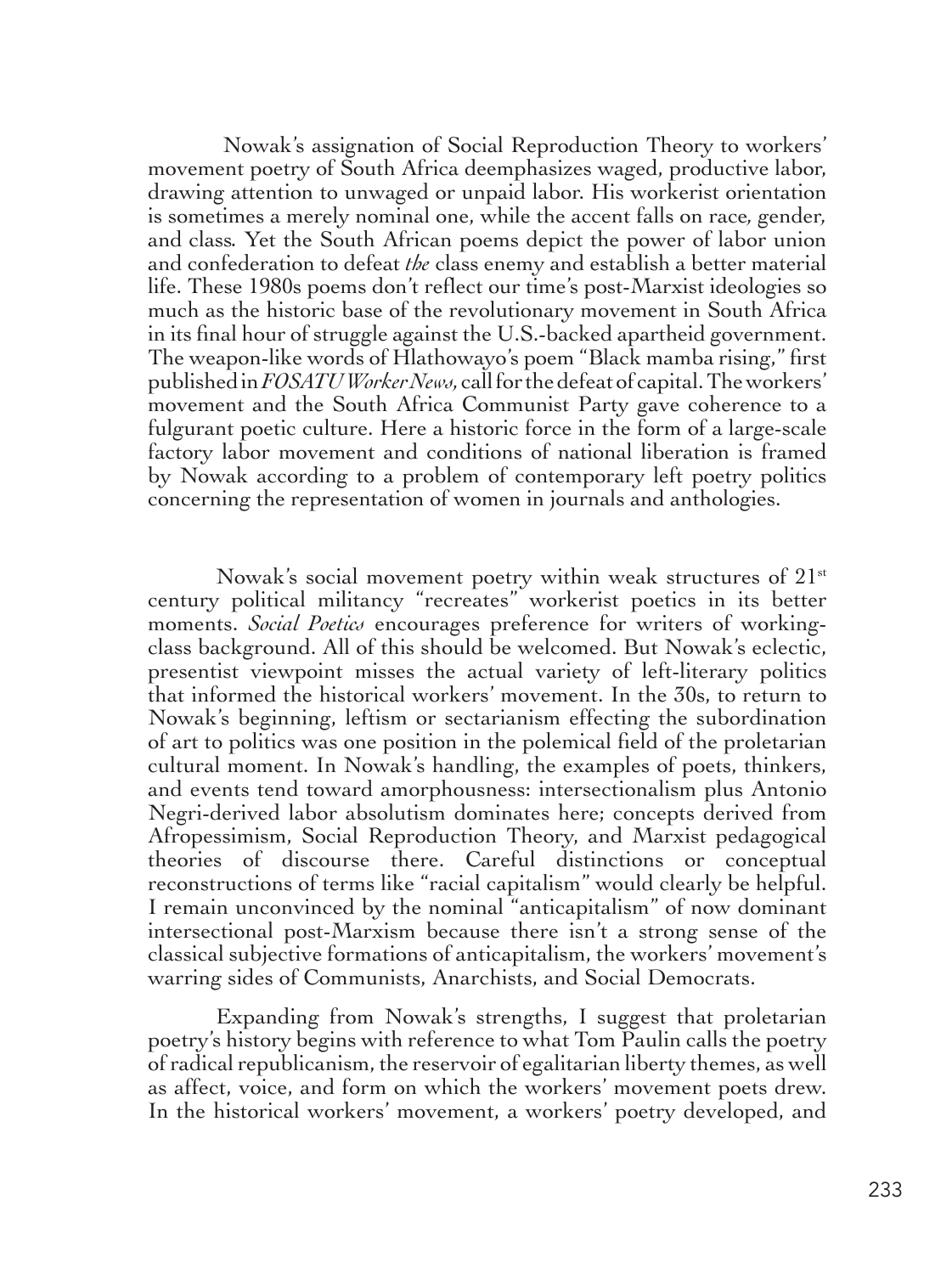bourgeois-bohemian cross-pollination was the cultural rule with political tendency literature. The survival and continuity of the Communist Party after the Second World War and the Marxism of the New Left and 1960s social movements extended proletarian poetics to a new generation. A progressive portrayal breaks down with the defeats of labor in the 1980s and 1990s and the U.S. victory in the Cold War. These routs of both Social Democrats and Communists have created a novel period for politicized worker poetics these past decades, with trade union consciousness and internationalism no longer a "spontaneous" idea. It is here that the recreative workerist aesthetic in Nowak is entirely apt.

Yet many proletarian authors, in the sense of *ideological viewpoint*, should be counted beyond Nowak's worker-identity poetry. Proletarian or socialist literature is a perspective not reducible to the class identity of an author, a point once made by literary arms-manufacturer Lenin. If Nowak's poetic revolutionary syndicalism in post-Marxist expression is too restrictive to capture the political aesthetics available to poets in this earlier period, what can it tell us about our own time? As a politics, syndicalism was historically reactive in periods of defeat and demoralization; ideologically and organizationally loose, it was not always socialist, but often one-sided with an aversion to larger politics. Its application today, given the historic balance of political forces, would lead to tailism of the leftish Democrats. It is already thus with DSA, an organization Nowak seems to embrace along with spontaneous labor actions.

Most of all: The global situation that labor faces of a defensive holding on is lost here. Holding on does not last forever; fingernails dug into a cliff for two or three generations break. Difficult labor organizing must take place today on a terrain of economic composition absent in the book. Perhaps another and unforeseen proletarian situation of a roughand-ready breakthrough to socialist politics will be the rule of the future. It would not get its poetry from the past. It is the proletarian perspective that keeps this total view of the class struggle in mind, from economic subject and structure to interstate system dynamics of American empire, trade, and war.

Nowak's reference to Social Reproduction Theory and its opposition to political economics of wage and value strikes an odd note, given his emphasis on workerist culture and labor movement dynamics. Social Reproduction Theory, as Elena Louisa Lange demonstrates in a trenchant critique, doesn't specify the effective reproduction of capital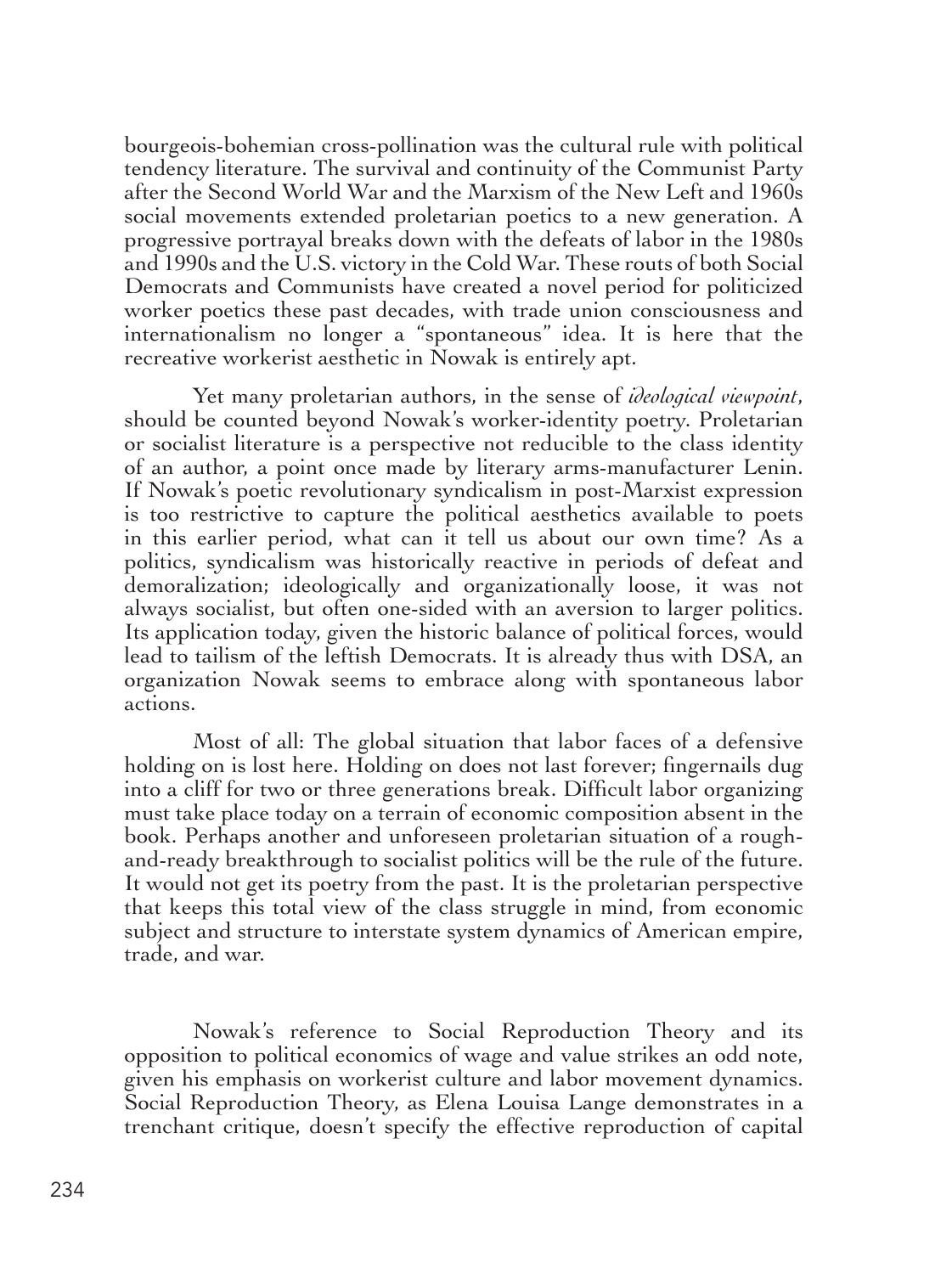and labor in the relations of production. Reproduction becomes a concept for an array of issues around the home and environment, gender and sex. This theory and the associated theoretic hodgepodge in Nowak's book are a sign of this historical stretch. With labor in such disarray, it follows that a variety of post-Marxist and alternative theories would proliferate.

Today the problem of proletarian poetry is that this cultural form lacks anything approximating the historical subject-object of a radical labor movement or an anti-colonial nationalist movement, from which the left of poetry might evolve, to which said left of poetry would refer. The bailouts and holding patterns of the last decade renewed interest in economic Marxism, but they also propped up superstructures of post-Marxist and left-liberal academia. The labor movement needs positive reconstruction, and Nowak is contributing to that. A return of the politics of Marxism, *after* what Alain Badiou calls "the failure of classical revolutionary politics," remains unavailable without radical labor. The political sectarianism of contemporary poetry demands a further comment. As I write, the dynamics of its internet-enabled leftish cancel culture seems to grow stronger. Nowak develops a conception of proletarian poetry in our time of identity politics; the author of the text should be of working-class background, while writing for and about the class struggle conceived in terms of today's democratic socialism, labor movement dynamics, and gender-based and racial oppression. Contemporary anticapitalism is the loose unity of these perspectives.Yet it is by any number of measures, as Terry Eagleton put it in 2006 essay on Leninism, "a backsliding." Internet and street protest derived, with links to labor, today's nominal anticapitalism lacks a positive political program or project of any meaningful scope in terms of the movements of the past. Weirdly some of this one-time critical language has been adopted by capital and state in a "woke" reorganization of culture from above. Today's groupuscule leftisms and poets scale to a middle-class protest phenomenon, with participant numbers and property damage in episodic demonstrations interpreted as signs of impending revolution.

Chris Nealon makes out the poetics adjacent these current years of radical protests and their online culture in a recent academic essay. But he concedes the poetry he convokes wants coherence beyond a "poetry with enemies." These anticapitalist poets, he thinks, can't name the singular class *enemy.* The avant-garde of the exclusionary liberal cultural dominant, the personal is now hyper-political. The strong historical effect of proletarian poetry—paradigmatically in Langston Hughes's poetry "about other people's problems"—was by contrast a unifying solidarity against human exploitation. It was a poetry of the